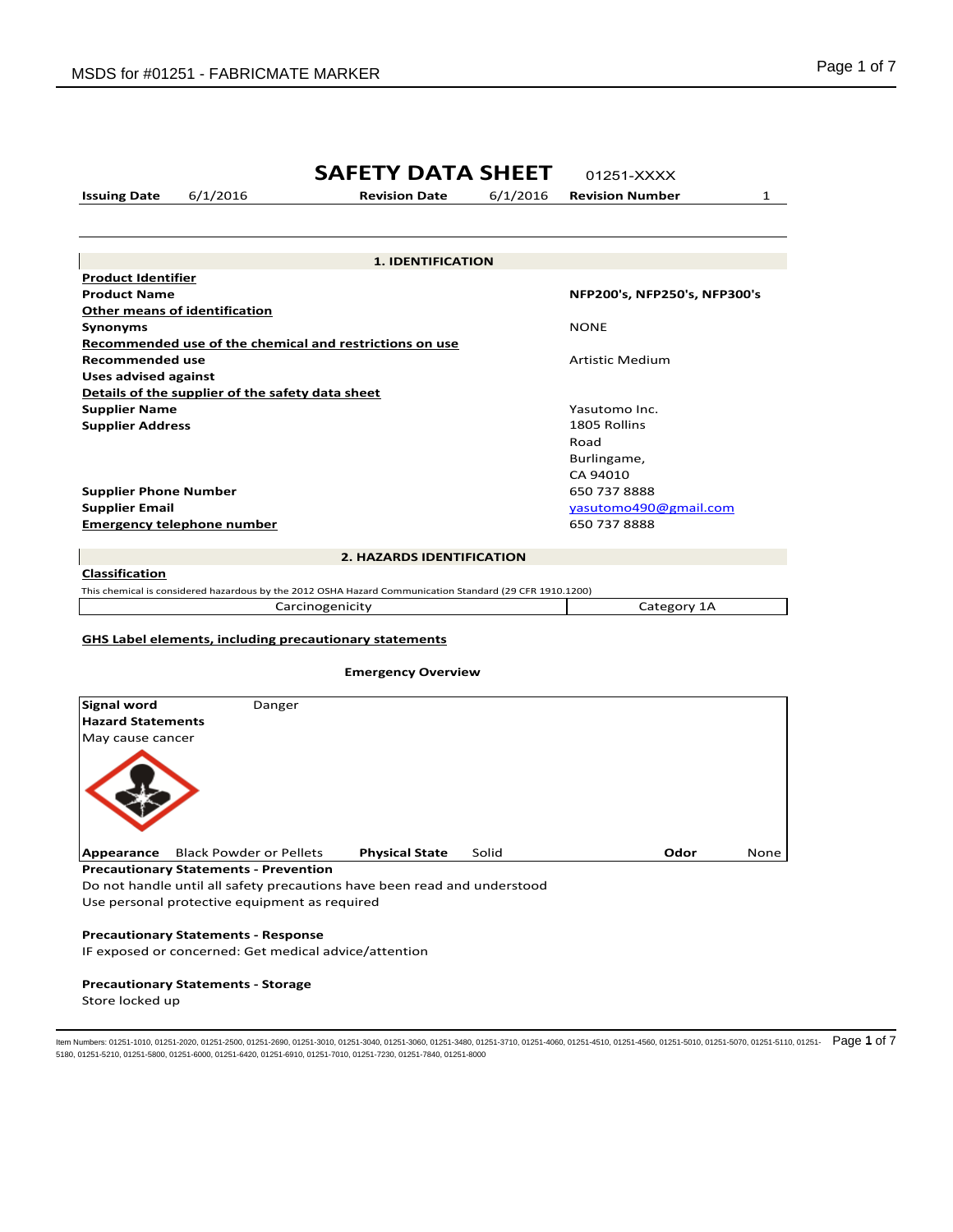#### **Precautionary Statements - Disposal**

Dispose of contents/container to an approved waste disposal plant

**Hazard not otherwise classified (HNOC)** NA **Unknown Toxicity** None **Other information** No information available **Interactions with Other Chemicals**

Use of alcoholic beverages may enhance toxic effects.

#### **3. COMPOSITION/INFORMATION ON INGREDIENTS**

| <b>Chemical Name</b>           | <b>CAS No</b> | Weight-% | <b>Trade Secret</b> |
|--------------------------------|---------------|----------|---------------------|
| Carbon Black                   | 1333-86-4     | 15-20%   |                     |
| Benzoic Acid                   | 65-85-0       | $1 - 5%$ |                     |
| Sodium Carboxymethyl Cellulose | 9004-32-4     | $1 - 5%$ |                     |
| <b>Shellac Flakes</b>          | 9000-59-3     | 45-50%   |                     |
| <b>Citric Acid</b>             | $77-92-9$     | $1 - 5%$ |                     |
| Water                          | 7732-18-5     | 45-50%   |                     |

\* The exact percentage (concentration) of composition has been withheld as a trade secret.

# **4. FIRST AID MEASURES**

# **First aid measures**

**Eye Contact** Rinse thoroughly with plenty of water. If symptoms persist, call a physician. **Skin Contact** Wash with soap and water. **Inhalation** Remove to fresh air. **Ingestion** Rinse mouth immediately and drink plenty of water. Never give anything by mouth to an unconscious person. Do not induce vomiting.

#### **Most Important symptoms and effects, both acute and delayed**

**Most Important symptoms and effects** Noinformation available.

# **Indication of any immediate medical attention and special treatment needed**

**Notes to Physician** Treat symptomatically

```
5. FIRE-FIGHTING MEASURES
```
# **Suitable Extinguishing Media**

Use extinguishing measures that are appropriate to local circumstances and the surrounding environment **Unsuitable extinguishing media** CAUTION: Use of water spray when fighting fire may be inefficient. **Specific Hazards Arising from the Chemical** It may not be obvious that carbon black is burning unless the material is stirred and sparks are apparent. **Hazardous Combustion Products** Carbon oxides. **Explosion Data Sensitivity to Mechanical Impact MO. Sensitivity to Static Discharge MO. Protective equipment and precautions for firefighters** As in any fire, wear self-contained breathing appartus pressure-demand, MSHA/NIOSH (approved or equivalent) and full protective gear.

ltem Numbers: 01251-1010, 01251-2020, 01251-2500, 01251-2690, 01251-3010, 01251-3040, 01251-3080, 01251-3710, 01251-4060, 01251-4510, 01251-5610, 01251-5070, 01251-5110, 01251-5110, 01251-5110, 01251- Page 2 of 7 5180, 01251-5210, 01251-5800, 01251-6000, 01251-6420, 01251-6910, 01251-7010, 01251-7230, 01251-7840, 01251-8000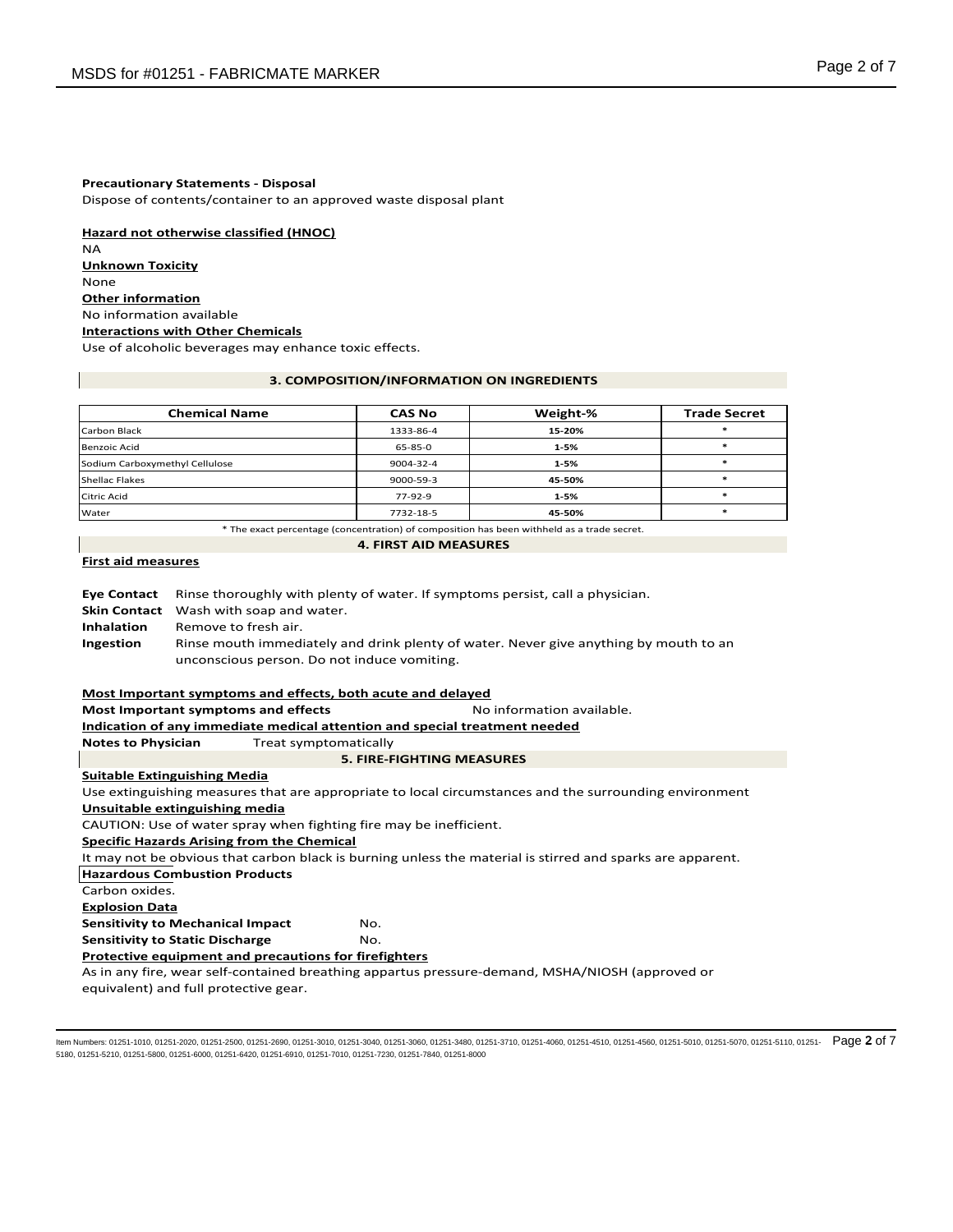| <b>6. ACCIDENTAL RELEASE MEASURES</b>                               |                                                                                                              |                                                                                                 |  |
|---------------------------------------------------------------------|--------------------------------------------------------------------------------------------------------------|-------------------------------------------------------------------------------------------------|--|
| Personal precautions, protective equipment and emergency procedures |                                                                                                              |                                                                                                 |  |
|                                                                     | Avoid contact with eyes. Wet carbon black produces slippery walking surfaces.<br><b>Personal precautions</b> |                                                                                                 |  |
| <b>Other information</b>                                            |                                                                                                              | Refer to protective measures listed in Sections 7 and 8                                         |  |
| <b>Environmental Precautions</b>                                    |                                                                                                              |                                                                                                 |  |
| <b>Environmental Precautions</b>                                    |                                                                                                              | Refer to protective measures listed in Sections 7 and 8.                                        |  |
|                                                                     |                                                                                                              | Methods and material for containment and cleaning up                                            |  |
| <b>Methods for Containment</b>                                      |                                                                                                              | Prevent further leakage or spillage if safe to do so.                                           |  |
| <b>Methods for cleaning up</b>                                      |                                                                                                              | Clean up promptly by vacuum. HEPA filtration is recommended.                                    |  |
|                                                                     |                                                                                                              | <b>7. HANDLING AND STORAGE</b>                                                                  |  |
| <b>Precautions for safe handling</b>                                |                                                                                                              |                                                                                                 |  |
| <b>Handling</b>                                                     |                                                                                                              | Handle in accordance with good industrial hygiene and safety practice. Avoid contact with skin, |  |
|                                                                     | eyes or clothing. Do not breathe dust. Do not eat, drink or smoke when using this product. Take              |                                                                                                 |  |
|                                                                     |                                                                                                              | off contaminated clothing and wash before reuse.                                                |  |
|                                                                     |                                                                                                              | Conditions for safe storage, including any incompatibilities                                    |  |
| <b>Storage</b>                                                      | Keep container tightly closed in a cool, dry, well-ventilated area.                                          |                                                                                                 |  |
| Incompatible products<br>Strong oxidizing agents.                   |                                                                                                              |                                                                                                 |  |
|                                                                     |                                                                                                              | 8. EXPOSURE CONTROLS/PERSONAL PROTECTION                                                        |  |
| <b>Control parameters</b>                                           |                                                                                                              |                                                                                                 |  |

# **Exposure Guidelines**

| <b>Chemical Name</b>             |                                |                                                 | <b>ACGIH TLV</b>                                                                                                                                                                                                              | <b>OSHA PEL</b>                      |                         | <b>NIOSH IDLH</b>                                                   |
|----------------------------------|--------------------------------|-------------------------------------------------|-------------------------------------------------------------------------------------------------------------------------------------------------------------------------------------------------------------------------------|--------------------------------------|-------------------------|---------------------------------------------------------------------|
| Carbon Black                     |                                | TWA: 3 mg/m3 inhalable fraction                 |                                                                                                                                                                                                                               | TWA: 3.5 mg/m3                       |                         | IDLH: 1750 mg/m3                                                    |
| 1333-86-4                        |                                |                                                 |                                                                                                                                                                                                                               | (vacated) TWA: 3.5 mg/m3             |                         | TWA: 3.5 mg/m3                                                      |
|                                  |                                |                                                 |                                                                                                                                                                                                                               |                                      |                         | TWA: 0.1 mg/m3 Carbon                                               |
|                                  |                                |                                                 |                                                                                                                                                                                                                               |                                      |                         | black in presence of                                                |
|                                  |                                |                                                 |                                                                                                                                                                                                                               |                                      |                         | Polycyclic aromatic                                                 |
| <b>Shellac Flakes</b>            |                                |                                                 |                                                                                                                                                                                                                               | TWA: 15 mg/m3 (Inhalation)           |                         |                                                                     |
| 9000-59-3                        |                                |                                                 |                                                                                                                                                                                                                               | TWA: 5 mg/m3 (Inhalation Respirable) |                         |                                                                     |
|                                  |                                |                                                 | ACGIH TLV: American Conference of Governmental Industrial Hygienists - Threshold Limit Value OSHA PEL: Occupational Safety and Health<br>Administration - Permissible Exposure Limits Immediately Dangerous to Life or Health |                                      |                         |                                                                     |
| <b>Other Exposure Guidelines</b> |                                |                                                 |                                                                                                                                                                                                                               |                                      |                         | Vacated limits revoked by the Court of Appeals decision in AFL-CIO  |
|                                  |                                |                                                 |                                                                                                                                                                                                                               |                                      |                         | v. OSHA, 965 F.2d 962 (11th Cir., 1992) See section 15 for national |
|                                  |                                |                                                 | exposure control parameters                                                                                                                                                                                                   |                                      |                         |                                                                     |
| Appropriate engineering controls |                                |                                                 |                                                                                                                                                                                                                               |                                      |                         |                                                                     |
| <b>Engineering Measures</b>      |                                |                                                 | Ventilation systems                                                                                                                                                                                                           |                                      |                         |                                                                     |
|                                  |                                |                                                 | Individual protection measures, such as personal protective equipment                                                                                                                                                         |                                      |                         |                                                                     |
| <b>Eye/Face Protection</b>       |                                |                                                 | Wear safety glasses with shields. Goggles.                                                                                                                                                                                    |                                      |                         |                                                                     |
| <b>Skin and Body Protection</b>  |                                | Wear protective gloves and protective clothing. |                                                                                                                                                                                                                               |                                      |                         |                                                                     |
| <b>Respiratory Protection</b>    |                                |                                                 | Wear Air-Purifying Respirator if exposure exceeds occupational                                                                                                                                                                |                                      |                         |                                                                     |
|                                  |                                |                                                 | exposure limits. Respirators should by NIOSH/OSHA approved.                                                                                                                                                                   |                                      |                         |                                                                     |
| <b>Hygiene Measures</b>          |                                |                                                 | Handle in accordance with good industrial hygiene and safety                                                                                                                                                                  |                                      |                         |                                                                     |
|                                  |                                |                                                 | practice. Do not eat, drink or smoke when using this product.                                                                                                                                                                 |                                      |                         |                                                                     |
|                                  |                                |                                                 | Wash hands before breaks and immediately after handling the                                                                                                                                                                   |                                      |                         |                                                                     |
|                                  |                                |                                                 | <b>9. PHYSICAL AND CHEMICAL PROPERTIES</b>                                                                                                                                                                                    |                                      |                         |                                                                     |
| <b>Physical State</b>            |                                | Solid                                           |                                                                                                                                                                                                                               |                                      |                         |                                                                     |
| Appearance                       | <b>Black Powder or Pellets</b> |                                                 |                                                                                                                                                                                                                               |                                      | Odor                    | None                                                                |
| Color                            |                                | No information available                        |                                                                                                                                                                                                                               |                                      | <b>Odor Threshol NA</b> |                                                                     |
| Property                         |                                | <b>Values</b>                                   |                                                                                                                                                                                                                               | <b>Remarks Method</b>                |                         |                                                                     |
| рH                               |                                | No data available                               |                                                                                                                                                                                                                               | None known                           |                         |                                                                     |
| Melting/Freezing point           |                                |                                                 | No data available                                                                                                                                                                                                             |                                      | None known              |                                                                     |
| Boiling point / boiling range    |                                |                                                 | No data available                                                                                                                                                                                                             |                                      | None known              |                                                                     |

ltem Numbers: 01251-1010, 01251-2020, 01251-2500, 01251-2690, 01251-3010, 01251-3040, 01251-3080, 01251-3710, 01251-4060, 01251-4510, 01251-5010, 01251-5070, 01251-5110, 01251-5110, 01251-5110, 01251- Page 3 of 7 5180, 01251-5210, 01251-5800, 01251-6000, 01251-6420, 01251-6910, 01251-7010, 01251-7230, 01251-7840, 01251-8000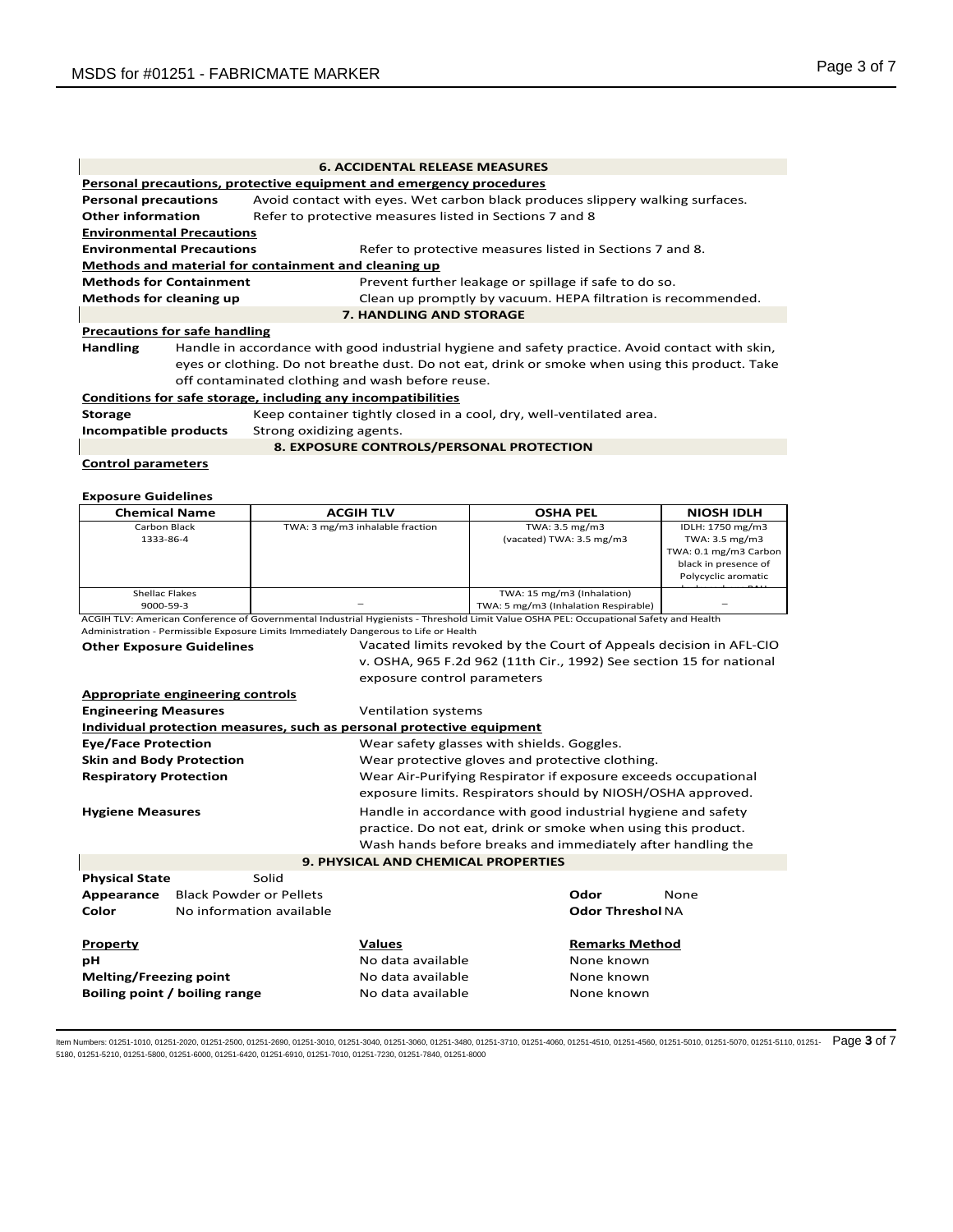| <b>Flash Point</b>                                                                        | No data available                   | None known |  |  |  |
|-------------------------------------------------------------------------------------------|-------------------------------------|------------|--|--|--|
| <b>Evaporation Rate</b>                                                                   | No data available                   | None known |  |  |  |
| Fammability (solid, gas)                                                                  | No data available                   | None known |  |  |  |
| <b>Flammability Limit in Air</b>                                                          |                                     |            |  |  |  |
| <b>Upper flammability limit</b>                                                           | No data available                   |            |  |  |  |
| Lower flammability limit                                                                  | No data available                   |            |  |  |  |
| Vapor pressure                                                                            | No data available                   | None known |  |  |  |
| Vapor density                                                                             | No data available                   | None known |  |  |  |
| <b>Specific Gravity</b>                                                                   | No data available                   | None known |  |  |  |
| <b>Water Solubility</b>                                                                   | Insoluble                           | None known |  |  |  |
| Solubility in other solvents                                                              | No data available                   | None known |  |  |  |
| <b>Partition coefficient:</b>                                                             | No data available                   | None known |  |  |  |
| <b>Autoignition temperature</b>                                                           | >140 C                              | None known |  |  |  |
| <b>Decomposition temperature</b>                                                          | No data available                   | None known |  |  |  |
| <b>Kinematic viscosity</b>                                                                | No data available                   | None known |  |  |  |
| <b>Dynamic viscosity</b>                                                                  | No data available                   | None known |  |  |  |
| <b>Explosive properties</b>                                                               | No data available                   |            |  |  |  |
| <b>Oxidizing Properties</b>                                                               | No data available                   |            |  |  |  |
|                                                                                           |                                     |            |  |  |  |
| <b>Other Information</b>                                                                  |                                     |            |  |  |  |
| <b>Softening Point</b>                                                                    | No data available                   |            |  |  |  |
| <b>VOC Content (%)</b>                                                                    | No data available                   |            |  |  |  |
| <b>Particle Size</b>                                                                      | No data available                   |            |  |  |  |
| <b>Particle Size Distribution</b>                                                         |                                     |            |  |  |  |
|                                                                                           | <b>10. STABILITY AND REACTIVITY</b> |            |  |  |  |
| Reactivity                                                                                |                                     |            |  |  |  |
|                                                                                           |                                     |            |  |  |  |
| May react exothermically upon contact with strong oxidizers.<br><b>Chemical Stability</b> |                                     |            |  |  |  |
| Stable under recommended storage conditions.                                              |                                     |            |  |  |  |
| <b>Possibility of Hazardous Reactions</b>                                                 |                                     |            |  |  |  |
| None under normal processing.                                                             |                                     |            |  |  |  |
| <b>Hazardous Polymerization</b>                                                           |                                     |            |  |  |  |
| Hazardous polymerization does not occur.                                                  |                                     |            |  |  |  |
| <b>Conditions to avoid</b>                                                                |                                     |            |  |  |  |

Do not expose to temperatures above 300 C. Keep away from oxidixing agents.

# **Incompatible materials**

Strong Oxidizers such as chlorates, bromates, and nitrates.

**Hazardous Decomposition Products**

Carbon oxides.

# **11. TOXICOLOGICAL INFORMATION**

**Information on likely routes of exposure**

**Product Information**

**Inhalation** Specific test data for the substance or mixture is not available. **Eye Contact** Specific test data for the substance or mixture is not available. **Skin Contact** Specific test data for the substance or mixture is not available. **Ingestion** Specific test data for the substance or mixture is not available.

# **Component Information**

| <b>Chemical Name</b> | Oral LD50          | <b>Dermal LD50</b> | <b>Inhalation LC50</b>   |
|----------------------|--------------------|--------------------|--------------------------|
| Carbon Black         |                    |                    |                          |
| 1333-86-4            | > 8000 mg/kg (Rat) |                    | $\overline{\phantom{0}}$ |

ltem Numbers: 01251-1010, 01251-2020, 01251-2500, 01251-2690, 01251-3010, 01251-3040, 01251-3080, 01251-3710, 01251-4060, 01251-4510, 01251-5010, 01251-5070, 01251-5110, 01251-5110, 01251-5110, 01251- Page 4 of 7 5180, 01251-5210, 01251-5800, 01251-6000, 01251-6420, 01251-6910, 01251-7010, 01251-7230, 01251-7840, 01251-8000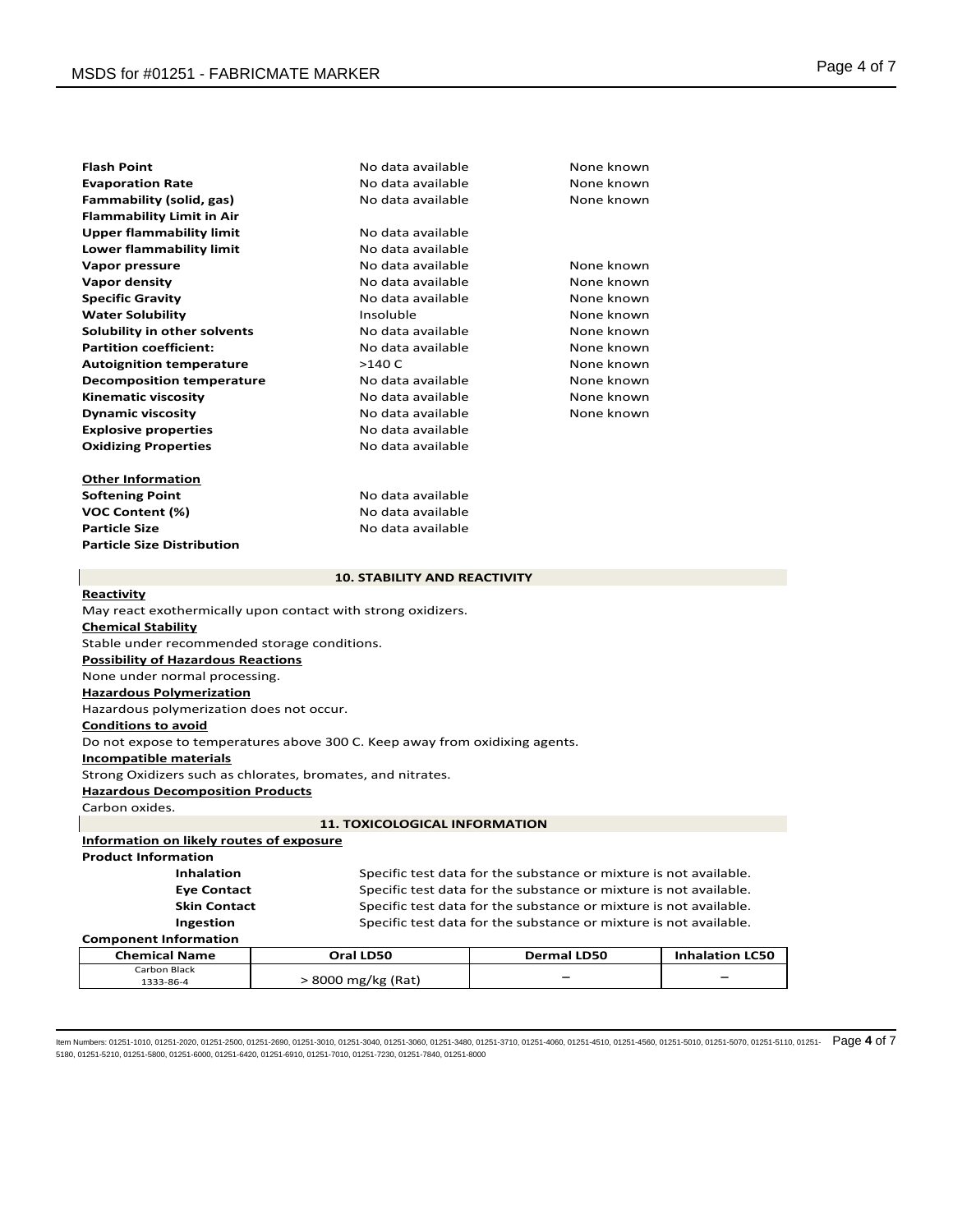| Water                          |                        |                         |                         |
|--------------------------------|------------------------|-------------------------|-------------------------|
| 7732-18-5                      | $> 90$ ml/kg (Rat)     |                         |                         |
| Citric Acid                    |                        |                         |                         |
| $77-92-9$                      | $>$ 5040 mg/kg (mouse) |                         |                         |
| Sodium Carboxymethyl Cellulose |                        |                         |                         |
| 9004-32-4                      |                        |                         |                         |
|                                | $> 27000$ mg/kg (rat)  |                         | 5800 mg/m3 4hr (Ra      |
| Benzoic Acid                   |                        |                         |                         |
| $65 - 85 - 0$                  | $>$ 2565 mg/kg (rat)   | $>$ 2000 mg/kg (rabbit) | $> 12.2$ mg/l 4hr (Rat) |

# **Information on toxicological effects**

**Symptoms** No information available.

|               | Delaved and immediate effects as well as chronic effects from short and long-term exposure |
|---------------|--------------------------------------------------------------------------------------------|
| Sensitization | No information available.                                                                  |

**Mutagenic Effects** No information available.

| Carcinogenicity                                                              |                                            |                                                                | The table below indicates whether each agency has listed any ingredient as a carcinogen |               |  |
|------------------------------------------------------------------------------|--------------------------------------------|----------------------------------------------------------------|-----------------------------------------------------------------------------------------|---------------|--|
| <b>Chemical Name</b>                                                         | <b>ACGIH</b>                               | <b>IARC</b>                                                    | <b>NTP</b>                                                                              | <b>OSHA</b>   |  |
| Carbon Black<br>1333-86-4                                                    | A3                                         | Group 2B                                                       |                                                                                         | x             |  |
|                                                                              |                                            |                                                                | <b>ACGIH (American Conference of Governmental Industrial Hygienists)</b>                |               |  |
|                                                                              | A2 - Suspected Human Carcinogen            |                                                                |                                                                                         |               |  |
| A3 - Animal Carcinogen                                                       |                                            |                                                                |                                                                                         |               |  |
| IARC (International Agency for Research on Cancer)                           |                                            |                                                                |                                                                                         |               |  |
| Group 1 - Carcinogenic to Humans                                             |                                            |                                                                |                                                                                         |               |  |
|                                                                              | Group 2B - Possibly Carcinogenic to Humans |                                                                |                                                                                         |               |  |
|                                                                              |                                            | Group 3 - Not Classifiable as to Carcinogenicity in Humans     |                                                                                         |               |  |
|                                                                              | <b>NTP (National Toxicology Program)</b>   |                                                                |                                                                                         |               |  |
|                                                                              | Known - Known Carcinogen                   |                                                                |                                                                                         |               |  |
|                                                                              |                                            |                                                                | <b>OSHA (Occupational Safety and Health Administration of the US Dept of Labor)</b>     |               |  |
| $X$ - Present                                                                |                                            |                                                                |                                                                                         |               |  |
| <b>Reproductive Toxicity</b>                                                 |                                            | No information available                                       |                                                                                         |               |  |
| <b>STOT - single exposure</b>                                                |                                            | No information available                                       |                                                                                         |               |  |
| <b>STOT</b> - repeated exposure                                              |                                            | No information available                                       |                                                                                         |               |  |
| <b>Chronic Toxicity</b>                                                      |                                            | Contains a known or suspected carcinogen. May cause adverse    |                                                                                         |               |  |
|                                                                              |                                            | effects on the bone marrow and blood-forming system. May cause |                                                                                         |               |  |
|                                                                              |                                            | adverse liver effects.                                         |                                                                                         |               |  |
|                                                                              | <b>Target Organ Effects</b>                |                                                                | Respiratory system. Eyes. Skin. Gastrointestinal tract (GI). Bladder.                   |               |  |
|                                                                              |                                            | Blood. Central Nervous System (CNS). Kidney. Liver. Lungs.     |                                                                                         |               |  |
| <b>Aspiration Hazard</b>                                                     |                                            | No information available                                       |                                                                                         |               |  |
| <b>Numerical measures of toxicity Product Information</b>                    |                                            |                                                                |                                                                                         |               |  |
| The following values are calculated based on chapter 3.1 of the GHS document |                                            |                                                                |                                                                                         |               |  |
| <b>ATEmix (oral)</b>                                                         |                                            |                                                                |                                                                                         |               |  |
| <b>NA</b>                                                                    |                                            |                                                                |                                                                                         |               |  |
| <b>ATEmix (inhalation-dust/mist)</b>                                         |                                            |                                                                |                                                                                         |               |  |
| <b>NA</b>                                                                    |                                            |                                                                |                                                                                         |               |  |
| <b>ATEmix (inhalation-vapor)</b>                                             |                                            |                                                                |                                                                                         |               |  |
| <b>NA</b>                                                                    |                                            |                                                                |                                                                                         |               |  |
|                                                                              |                                            |                                                                |                                                                                         |               |  |
|                                                                              |                                            | <b>12. ECOLOGICAL INFORMATION</b>                              |                                                                                         |               |  |
| <b>Ecotoxicity</b>                                                           |                                            |                                                                |                                                                                         |               |  |
| The environmental impact of this product has not been fully investigated     |                                            |                                                                |                                                                                         |               |  |
| <b>Chemical Name</b>                                                         | <b>Toxicity to</b>                         | <b>Toxicity to Fish</b>                                        | <b>Toxicity to Microorganisms</b>                                                       | Daphnia Magna |  |
|                                                                              | Algae                                      |                                                                |                                                                                         | (Water Flea)  |  |

ltem Numbers: 01251-1010, 01251-2020, 01251-2500, 01251-2690, 01251-3010, 01251-3040, 01251-3080, 01251-3480, 01251-4060, 01251-4510, 01251-4560, 01251-5010, 01251-5070, 01251-5110, 01251-5110, 01251- Page 5 of 7 5180, 01251-5210, 01251-5800, 01251-6000, 01251-6420, 01251-6910, 01251-7010, 01251-7230, 01251-7840, 01251-8000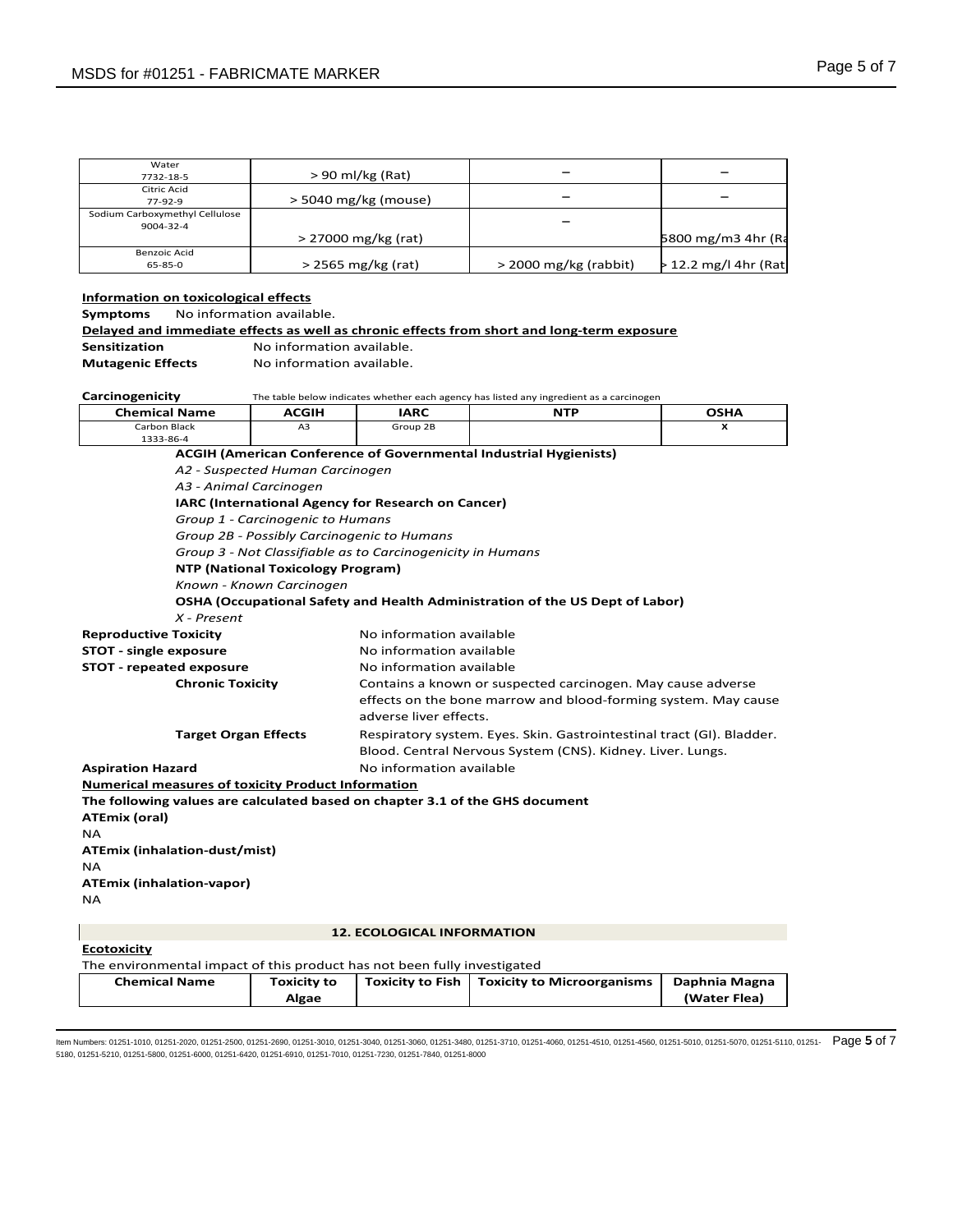| Carbon Black<br>1333-86-4     | EC50:>10000 mg/L<br>72h (Scenedesmus<br>subspicatus)                | LC50: >1000 mg/L 96<br>hr (Brachydanio Rerio)   | 24h EC50: >5600 mg/L                 |
|-------------------------------|---------------------------------------------------------------------|-------------------------------------------------|--------------------------------------|
| Citric Acid<br>$77-92-9$      | EC50:> 640 mg/L 72h LD0: > 625 mg/L<br>(Scenedesmus<br>quadricauda) | lifetime exposure<br>(Goldfish)                 | LD100: 120 mg/l Lifetime<br>exposure |
| Benzoic Acid<br>$65 - 85 - 0$ |                                                                     | $LC50:$ > 44.6 mg/L 96<br>hr (Bluegill Sunfish) | 48h EC50: > 100 mg/L                 |

# **Persistance and Degradability**

Not expected to degrade

# **Bioaccumulation**

Not expected due to physicochelical properties of the substance **Other adverse effects**

No information available.

#### **13. DISPOSAL CONSIDERATIONS**

# **Waste treatment methods**

**Disposal methods** Dispose of contents/containers in accordance with local regulations.

# **Contaminated Packaging**

Do not reuse empty containers.

# **14. TRANSPORT INFORMATION**

| DOT      | Not Regulated        |
|----------|----------------------|
| TDG      | Not Regulated        |
| MEX      | <b>Not Regulated</b> |
| ICAO     | <b>Not Regulated</b> |
| ΙΛΤΑ     | <b>Not Regulated</b> |
| IMDG/IMO | <b>Not Regulated</b> |
| RID      | <b>Not Regulated</b> |
| ADR      | <b>Not Regulated</b> |
|          | Not Regulated        |

# **15. REGULATORY INFORMATION**

**International Inventories** TSCA Complies

DSL All components are listed either on the DSL or NDSL

**TSCA** - United States Toxic Substances Control Act Section 8(b) Inventory **DSL/NDSL** - Canadian Domestic Substances List/Non-Domestic Substances List

# **US Federal Regulations**

# **CERCLA**

This material, as supplied, does not contain any substances regulated as hazardous substances under the Comprehensive Environmental Response Compensation and Liability Act (CERCLA) (40 CFR 302) or the Superfund Ammendments and Reauthorization Act (SARA) (40 CFR 355). There may be specific reporting requirements at the local, regional, or state level pertaining to release of this material.

## **US State Regulations**

## **U.S. State Right-to-Know Regulations**

ltem Numbers: 01251-1010, 01251-2020, 01251-2500, 01251-2690, 01251-3010, 01251-3040, 01251-3080, 01251-3480, 01251-4060, 01251-4510, 01251-4560, 01251-5010, 01251-5070, 01251-5110, 01251-5110, 01251- Page 6 of 7 5180, 01251-5210, 01251-5800, 01251-6000, 01251-6420, 01251-6910, 01251-7010, 01251-7230, 01251-7840, 01251-8000